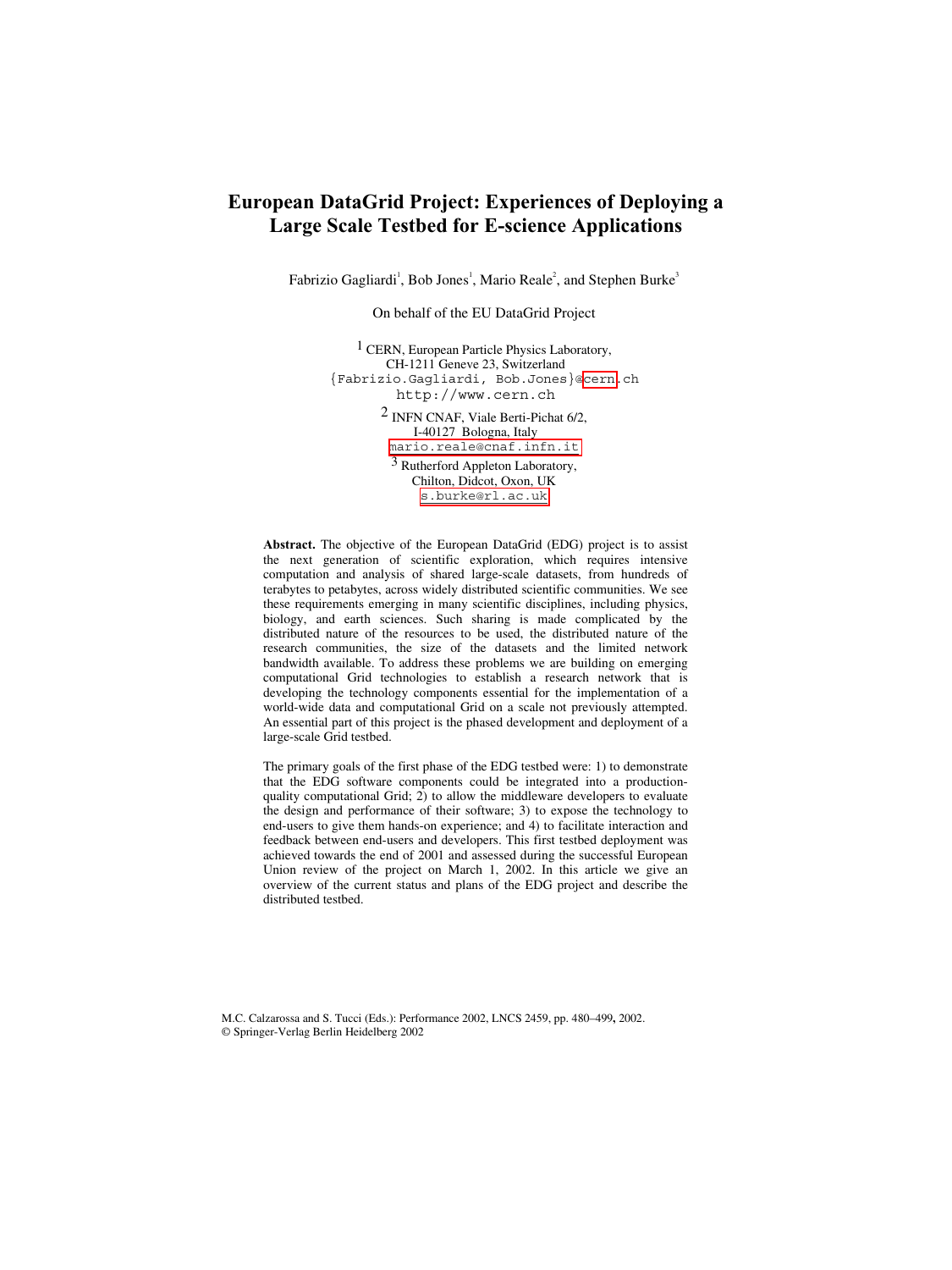### **1 Introduction**

Advances in distributed computing, high quality networks and powerful and costeffective commodity-based computing have given rise to the Grid computing paradigm [6]. In the academic world, a major driver for Grid development is collaborative science mediated by the use of computing technology, often referred to as e-science. While scientists of many disciplines have been using computing technology for decades (almost pre-dating computing science itself), e-Science projects present fresh challenges for a number of reasons, such as the difficulty of coordinating the use of widely distributed resources owned and controlled by many organisations. The Grid introduces the concept of the Virtual Organisation (VO) as a group of both users and computing resources from a number of real organisations which is brought together to work on a particular project.

The EU DataGrid (EDG) is a project funded by the European Union with  $\epsilon$ 9.8 M through the Framework V IST R&D programme (see [www.eu-datagrid.org\)](http://www.eu-datagrid.org/). There are 21 partner organisations from 15 EU countries, with a total participation of over 200 people, for a period of three years starting in January 2001. The objectives of the project are to support advanced scientific research within a Grid environment, offering capabilities for intensive computation and analysis of shared large-scale datasets, from hundreds of terabytes to petabytes, across widely distributed scientific communities. Such requirements are emerging in many scientific disciplines, including particle physics, biology, and earth sciences.

The EDG project has now reached its mid-point, since the project started on January 1<sup>st</sup> 2001 and the foreseen end of the project is on December 31<sup>st</sup> 2003. At this stage, very encouraging results have already been achieved in terms of the major goals of the project, which are the demonstration of the practical use of computational and data Grids for wide and extended use by the high energy physics, bio-informatics and earth observation communities.

A production quality testbed has been set up and implemented at a number of EDG sites, while a separate development testbed addresses the need for rapid testing and prototyping of the EDG middleware. The EDG production testbed consists currently of ten sites, spread around Europe: at CERN (Geneva), INFN-CNAF (Bologna), CC-IN2P3 (Lyon), NIKHEF (Amsterdam), INFN-TO (Torino), INFN-CT (Catania), INFN-PD (Padova), ESA-ESRIN (Frascati), Imperial College (London), and RAL (Oxfordshire). The EDG development testbed currently consists of four sites : CERN, INFN-CNAF, NIKHEF, and RAL. The reference site for the EDG collaboration is at CERN, where, before any official version of the EDG middleware is released, the initial testing of the software is performed and the main functionalities are proven, before distribution to the other development testbed sites.

The EDG collaboration is currently providing free, open source software based on the Linux Red Hat 6.2 platform. A range of standard machine profiles is supported (Computing Element, Storage Element, User Interface, Resource Broker, Worker Node, Network Monitoring Node). The testbed provides a set of common shared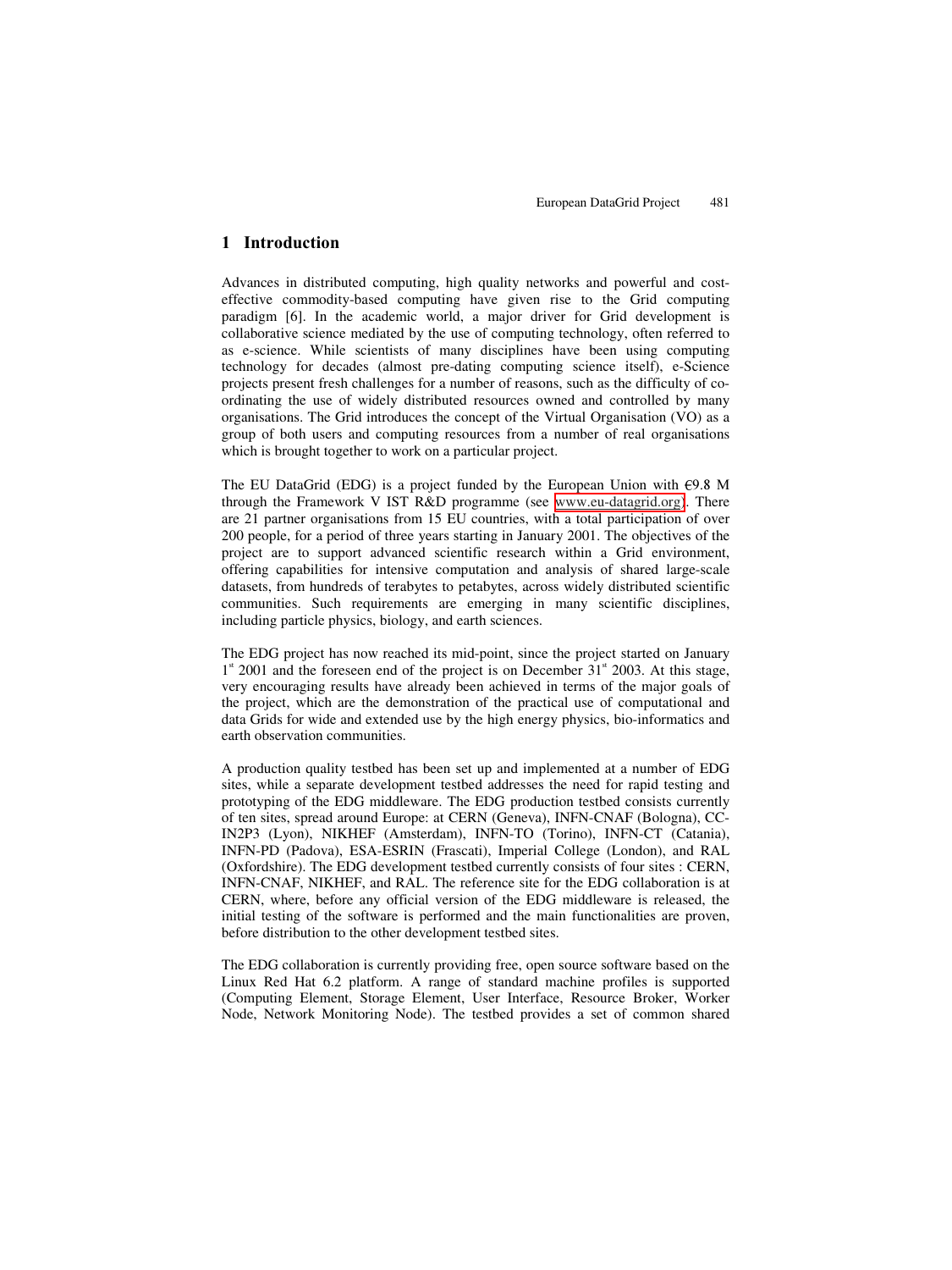services available to all certified users with valid X.509 PKI certificates issued by a Certificate Authority trusted by EDG. A set of tools is provided to handle the automatic update of the grid-map files on all hosts belonging to the testbed sites which allow users to be authorised to use the resources. A number of VOs have been defined for the various research groups involved in the project. Each VO has an authorisation server (using LDAP technology) to define its members, and a Replica Catalogue to store the location of its files.

In this article, besides this short introduction about the history of the project and its current status, we give an overview of the technology developed by the project so far. This is a concrete illustration of the level of maturity reached by Grid technologies to address the task of high throughput computing for distributed Virtual Organisations. The work of the project is divided into functional areas: workload management, data management, grid monitoring and information systems, fabric management, mass data storage, testbed operation, and network monitoring. In addition there are user communities drawn from high energy physics, earth observation and biomedical applications. In November-December 2001 the first testbed was set up at CERN, merging and collecting the development work performed by the various middleware developers, and the first release of the EDG software was deployed and successfully validated. The project has been congratulated "for exceeding expectations" by the European Union reviewers on March  $1<sup>st</sup>$ , 2002, during the first official EU review.

## **2 The European Data Grid Middleware Architecture**

The EDG architecture is based on the Grid architecture proposed by Ian Foster and Carl Kesselman [6], with a reduced number of implemented services.

Sixteen services have been implemented by the middleware developers, based on original coding for some services and on the usage of the Globus 2 toolkit (see www.globus.org) for basic Grid infrastructure services: authentication (GSI), secure file transfer (GridFTP), information systems (MDS), job submission (GRAM) and the Globus Replica Catalogue. In addition the job submission system uses software from the Condor-G project [8]. The middleware also relies on general open source software such as OpenLDAP.

The middleware development is divided into six functional areas: workload management, data management, Grid Monitoring and Information Systems, fabric management, mass data storage, and network monitoring. A sketch of the essential EDG architecture is shown in Figure 1 [1], where the relationship between the Operating System, Globus tools, the EDG middleware and the applications is shown. The EDG architecture is therefore a multi-layered architecture. At the lowest level is the operating system. Globus provides the basic services for secure and authenticated use of both operating system and network connections to safely transfer files and data and allow interoperation of distributed services. The EDG middleware uses the Globus services, and interfaces to the highest layer, the user applications running on the Grid.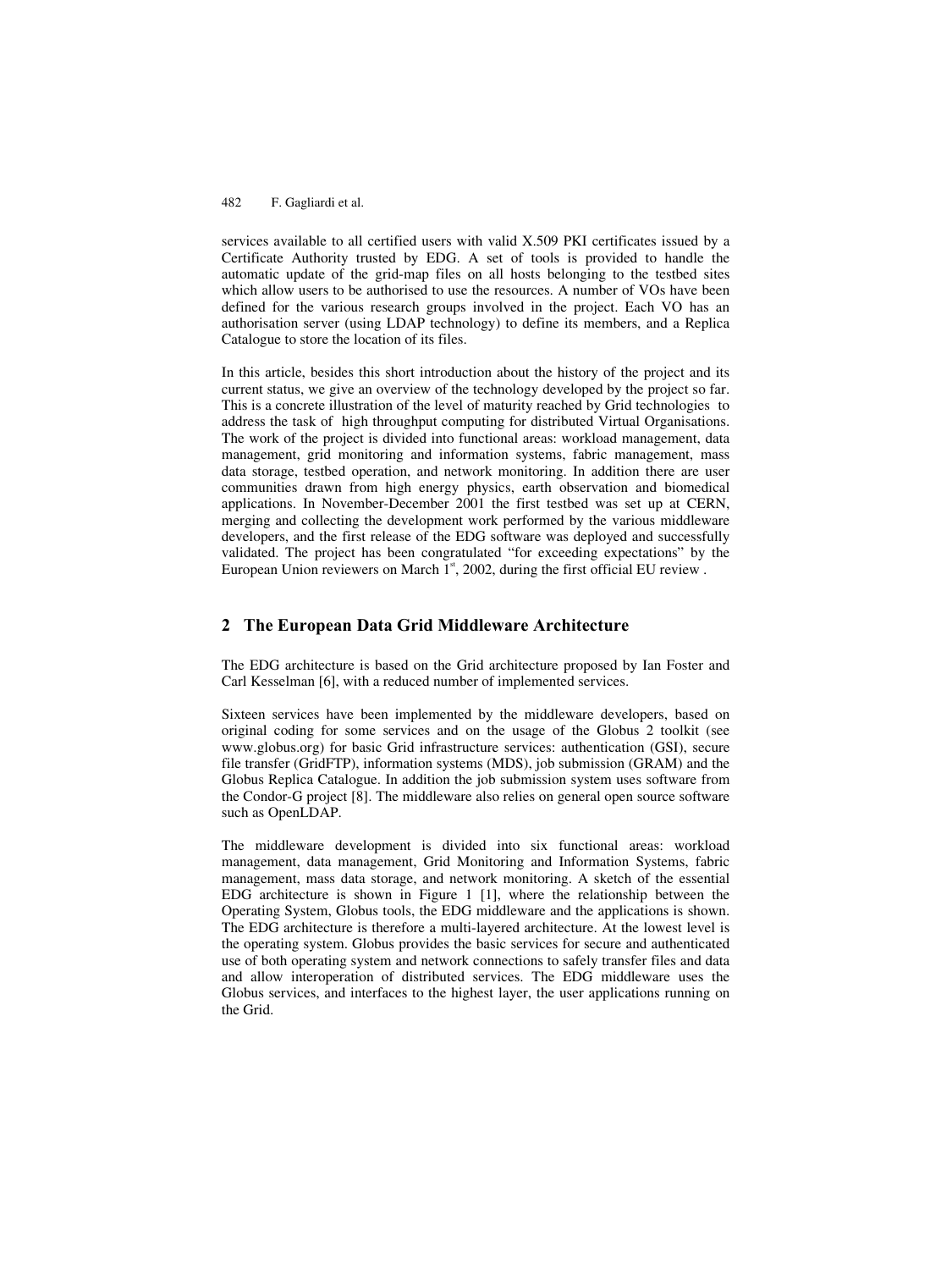

**Fig. 1.** The schematic layered EDG architecture: the Globus hourglass

The multi-layered EDG Grid architecture is shown in Figure 2 and Figure 3, which show the different layers from bottom to top, namely: the Fabric layer, the underlying Grid Services, the Collective Services, the Grid Application layer and, at the top, a local application accessing a remote client machine. Figure 3 groups together and identifies the main EDG services. At the top of the whole system, the local application and the local database represent the end user machine, which executes an application requesting Grid services, either submitting a Grid job or requesting a file through the interfaces to the list of files stored on the Grid and published in a Replica Catalogue.

### **2.1 Workload Management System (WMS)**

The goal of the Workload Management System is to implement an architecture for distributed scheduling and resource management in a Grid environment. It provides to the Grid users a set of tools to submit their jobs, have them executed on the distributed Computing Elements (a Grid resource mapped to an underlying batch system), get information about their status, retrieve their output, and allow them to access Grid resources in an optimal way (optimizing CPU usage, reducing file transfer time and cost, and balancing access to resources between users). It deals with the Job Manager of the Grid Application layer and the Grid Scheduler in the Collective Services layer. A functional view of the whole WMS system is represented in figure 4.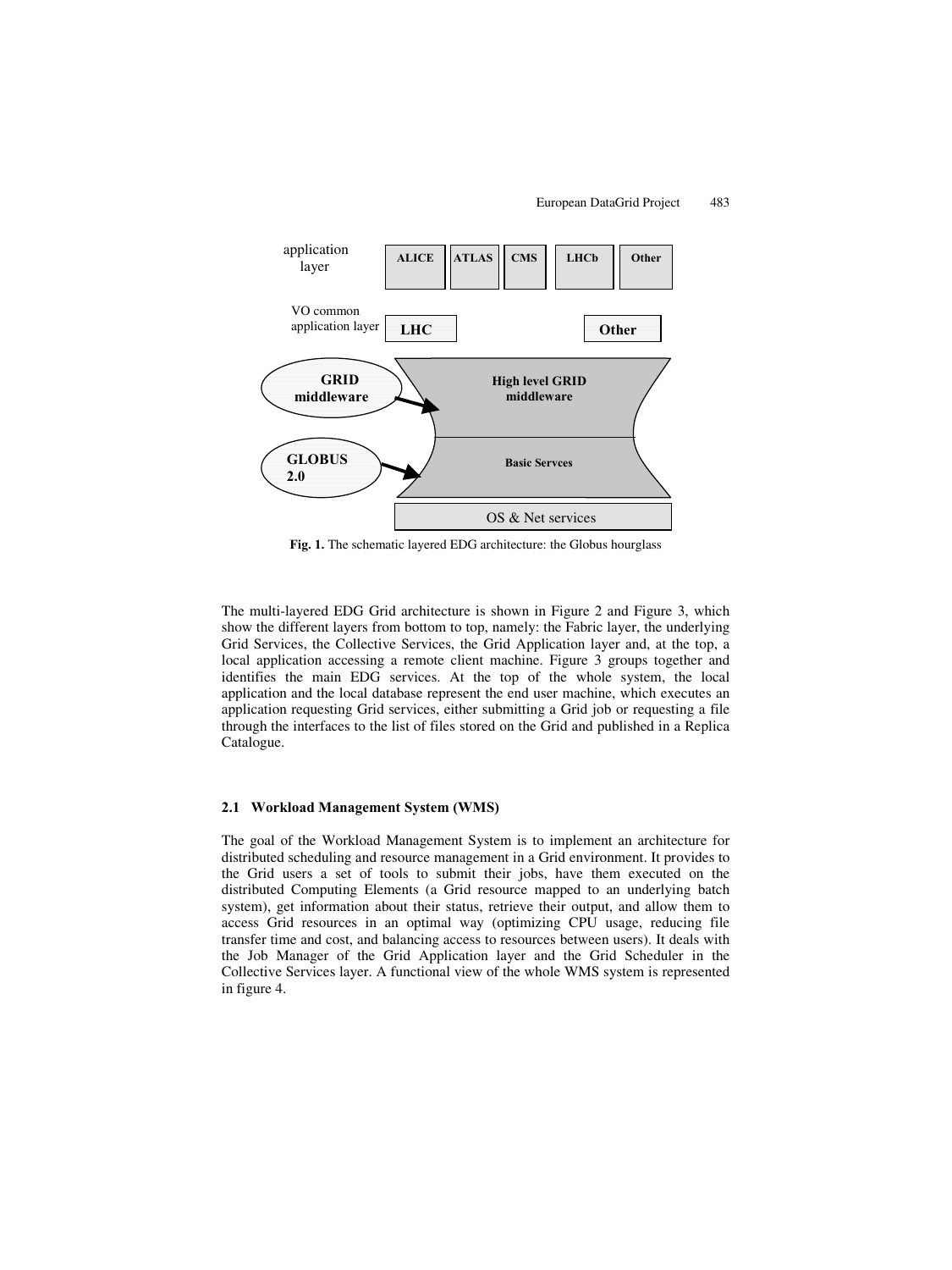

**Fig. 2.** The detailed multi layered EDG GRID architecture

The WMS is currently composed of the following parts:

– **User Interface** (UI): The access point for the Grid user. A job is defined using the JDL language (see below), which specifies the input data files, the code to execute, the required software environment, and lists of input and output files to be transferred with the job. The user can also control the way in which the broker chooses the best-matching resource. The job is submitted to the Resource Broker using a command line interface or a programmatic API; there are also several groups developing graphical interfaces.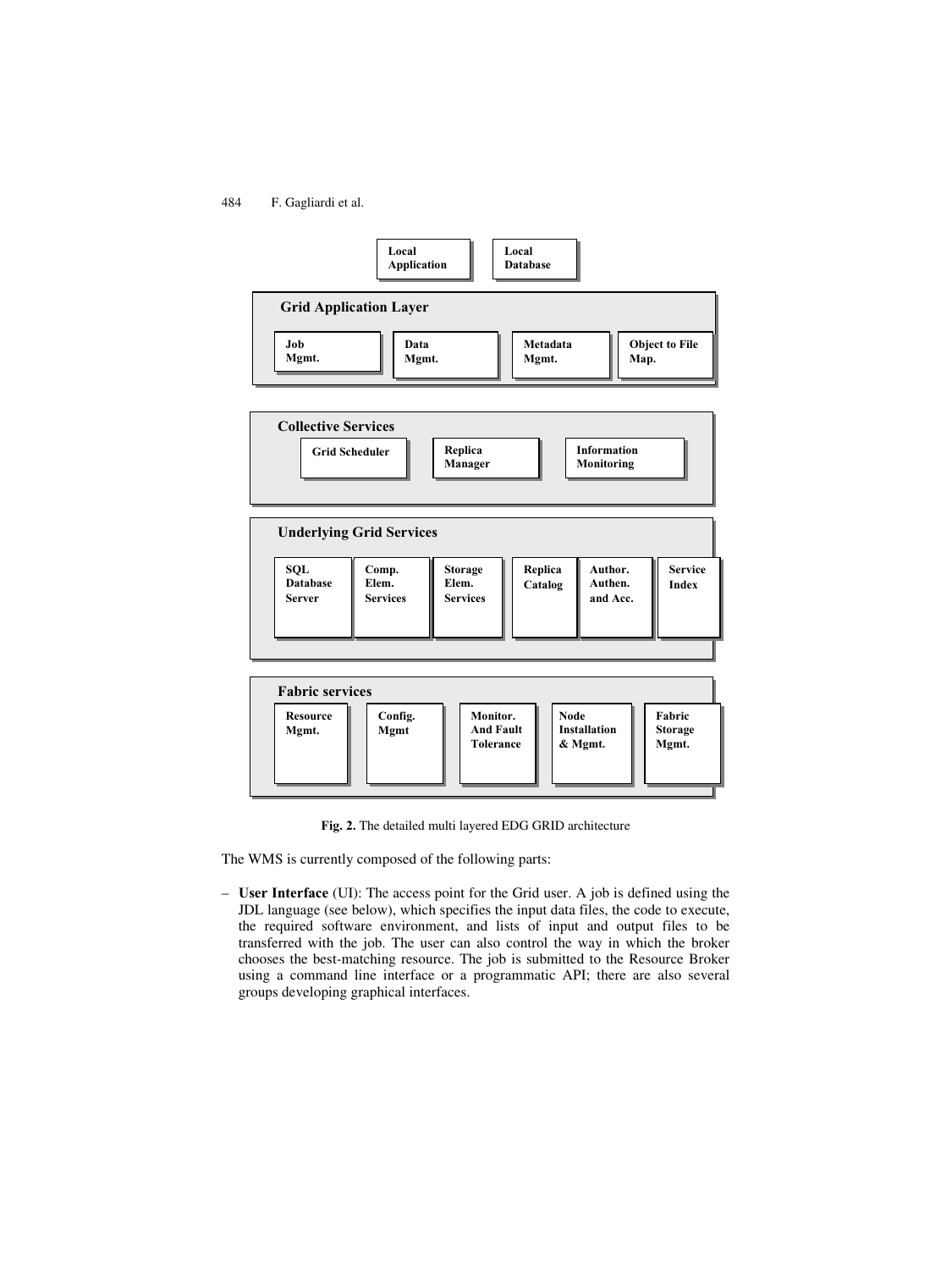

**Fig. 3.** The EDG service architecture

- **Resource Broker** (RB): This performs match-making between the requirements of a job and the available resources, and attempts to schedule the jobs in an optimal way, taking into account the data location and the requirements specified by the user. The information about available resources is read dynamically from the Information and Monitoring System. The scheduling and match-making algorithms used by the RB are the key to making efficient use of Grid resources. In performing the match-making the RB queries the Replica Catalogue, which is a service used to resolve logical file names (LFN, the generic name of a file) into physical file names (PFN, which gives the physical location and name of a particular file replica). The job can then be sent to the site which minimises the cost of network bandwidth to access the files.
- **Job Submission System** (JSS): This is a wrapper for Condor-G [8], interfacing the Grid to a Local Resource Management System (LRMS), usually a batch system like PBS, LSF or BQS. Condor-G is a Condor-Globus joint project, which combines the inter-domain resource management protocols of the Globus Toolkit with the intra-domain resource and job management methods of Condor to allow high throughput computing in multi-domain environments.
- **Information Index** (II): This is a Globus MDS index which collects information from the Globus GRIS information servers running on the various Grid resources, published using LDAP, and read by the RB to perform the match-making. Information items are both static (installed software, number of available CPUs etc) and dynamic (total number of running jobs, current available disk space etc). The information is cached for a short period to improve performance.
- **Logging and Bookkeeping** (LB): The Logging and Bookkeeping service stores a variety of information about the status and history of submitted jobs using a MySQL database.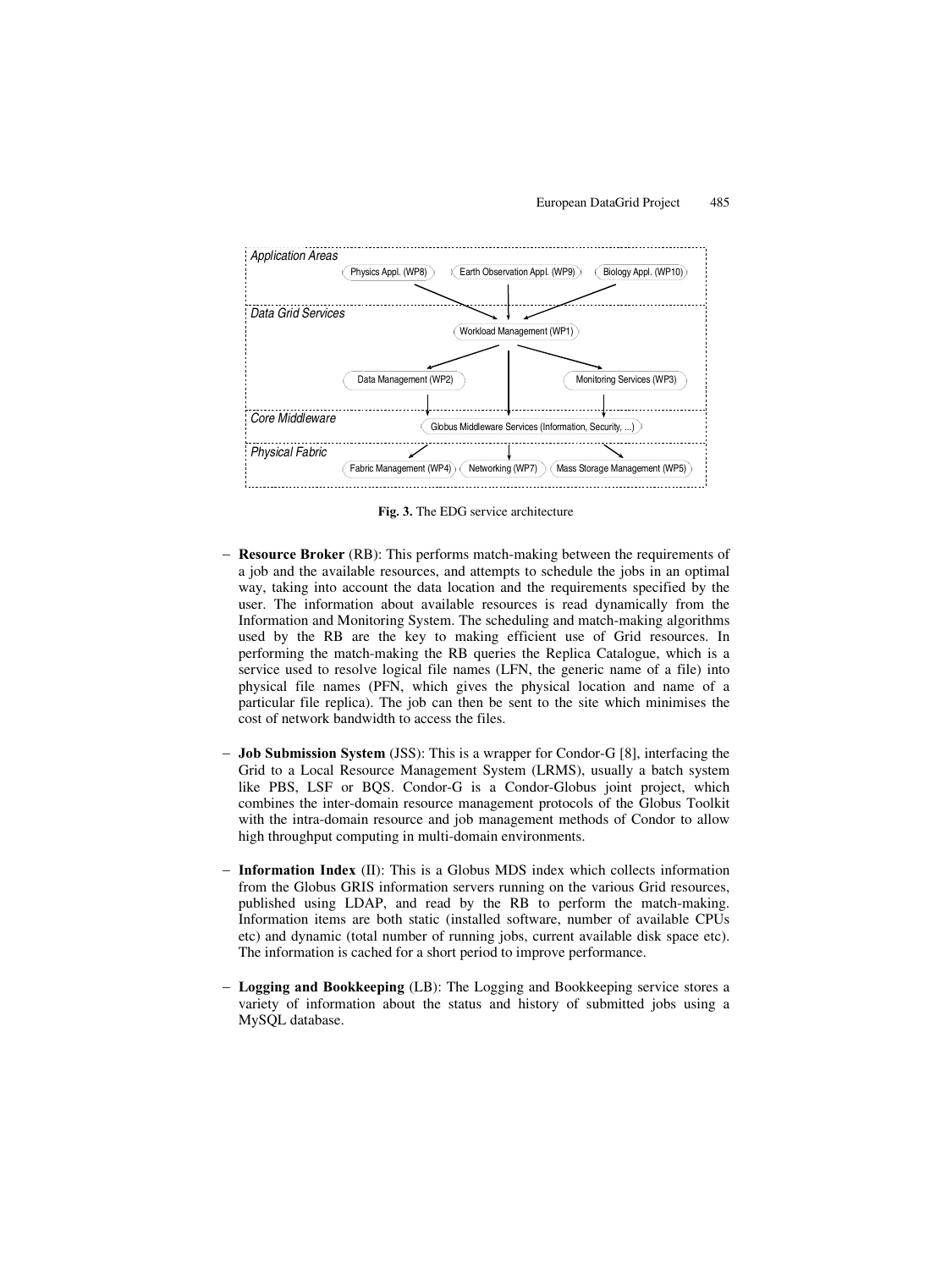### **Job Description Language (JDL)**

The JDL allows the various components of the Grid Scheduler to communicate requirements concerning the job execution. Examples of such requirements are:

- - Specification of the executable program or script to be run and arguments to be passed to it, and files to be used for the standard input, output and error streams.
- - Specification of files that should be shipped with the job via Input and Output Sandboxes.
- $\bullet$  A list of input files and the access protocols the job is prepared to use to read them.
- - Specification of the Replica Catalogue to be searched for physical instances of the requested input files.
- $\bullet$  Requirements on the computing environment (OS, memory, free disk space, software environment etc) in which the job will run.
- -Expected resource consumption (CPU time, output file sizes etc).
- - A ranking expression used to decide between resources which match the other requirements.

The *classified advertisements* (*ClassAds*) language defined by the Condor project has been adopted for the Job Description Language because it has all the required properties.

In order for a user to have a job correctly executed on a worker node of an available Computing Element, the user's credentials have to be transmitted by the creation of a proxy certificate. A user issues a grid-proxy-init command on a user interface machine to create an X.509 PKI proxy certificate using their locally stored private key. An authentication request containing the proxy public and private keys and the user's public key is sent to a server; the server gets the request and creates a coded message by means of the user's public key, sending it back to the user process on the User Interface machine. This message is decoded by means of the user's private key and sent back again to the server (in this case normally the Resource Broker). When the server gets the correctly decoded message it can be sure about the user's identity, so that an authenticated channel can be established and the user credentials can be delegated to the broker.

Users use Condor ClassAds-like statements inside a JDL (Job Description Language) file to describe the job they want to be executed by the Grid. This includes a list of input data residing on Storage Elements (Grid-enabled disk or tape storage), and places requirements on the features of the compute nodes on which the job will execute. These can be chosen from the set of information defined by the schema used by the information system, and includes such things as operating system version, CPU speed, available memory etc.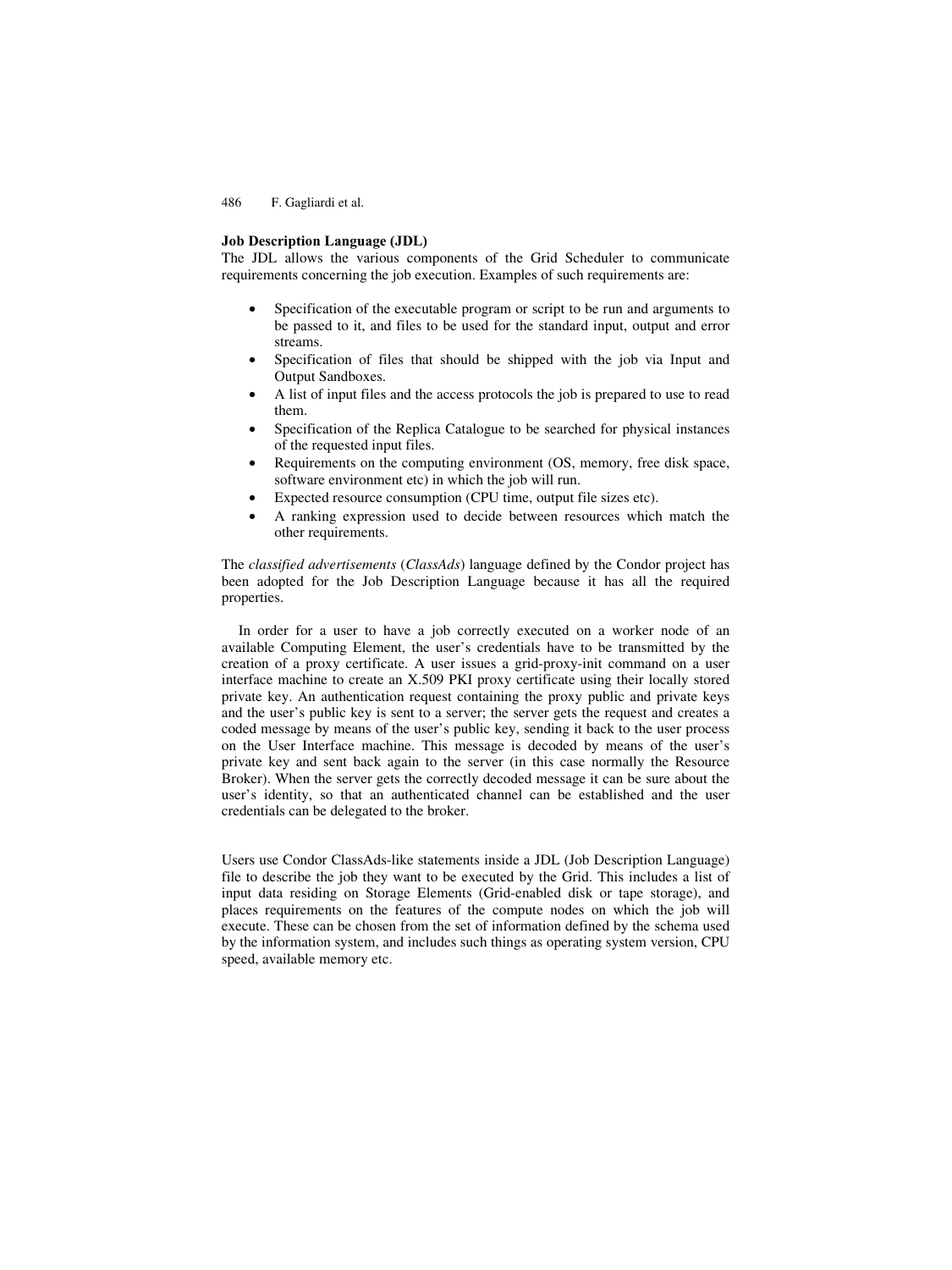

**Fig. 4.** The Workload Management System and its components: interaction with other EDG elements. The future component HLR (Home Location Register) is also shown.

Users can define an Input Sandbox, which is a set of files transferred to a Worker Node by means of GridFTP by the Resource Broker, so that any file required for the job to be executed (including the executable itself if necessary) can be sent to the local disk of the machine where the job will run. Similarly, the user can specify an Output Sandbox, which is a set of files to be retrieved from the Worker Node after the job finishes (other files are deleted). The files in the Output Sandbox are stored on the RB node until the user requests them to be transferred back to a UI machine.

The JDL can also specify a particular required software environment using a set of user-defined strings to identify particular features of the run-time environment (for example, locally installed application software).

A special file, called the BrokerInfo file, is created by the Resource Broker to enable a running job to be aware of the choices made in the matchmaking, in particular about the Storage Element(s) local to the chosen Computing Element, and the way to access the requested input files. The BrokerInfo file is transferred to the Worker Node along with the Input Sandbox, and can be read directly or with an API or command-line tools.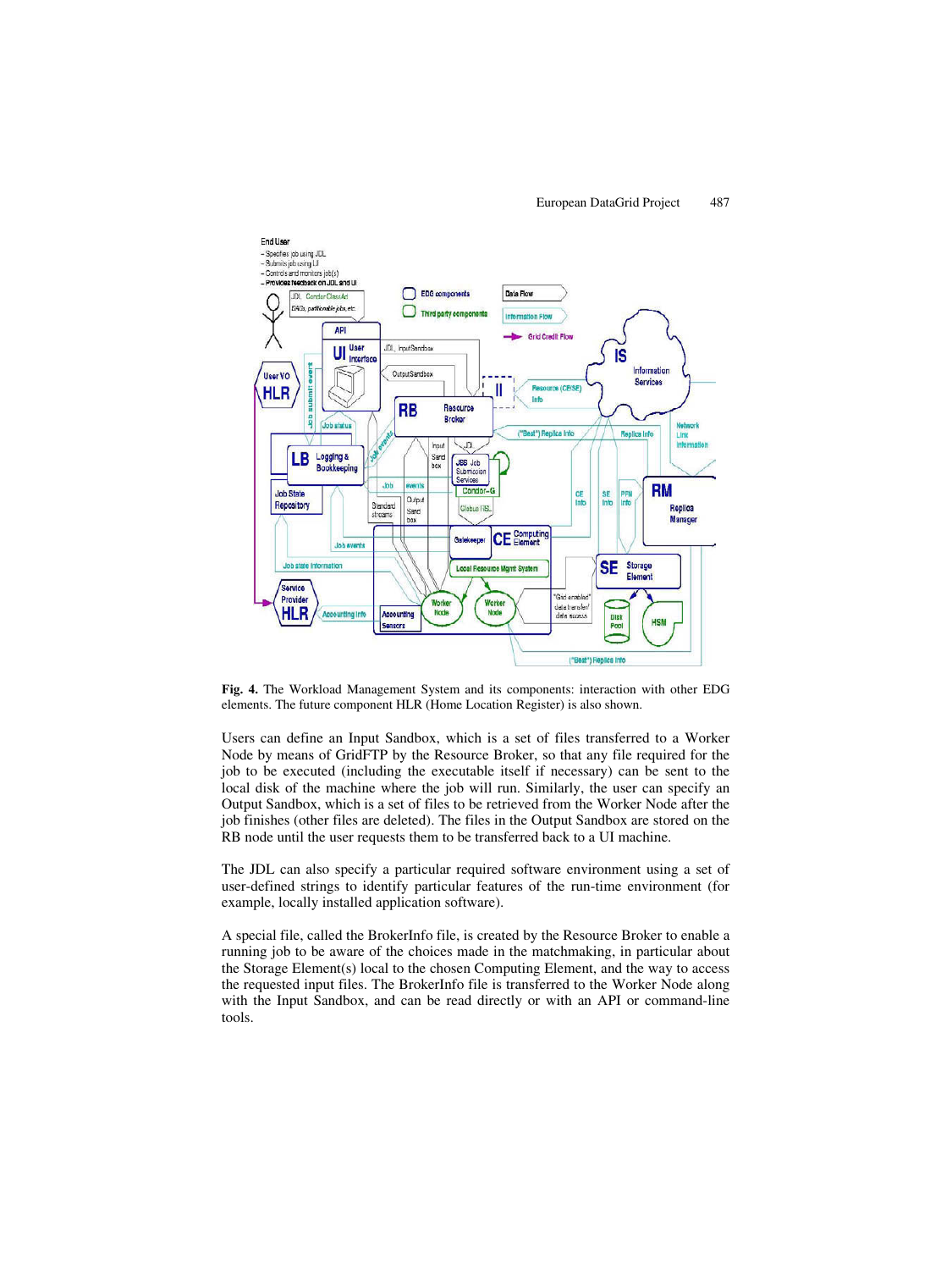Users have at their disposal a set of commands to handle jobs by means of a command line interface installed on a User Interface machine, on which they have a normal login account and have installed their X509 certificate. They can submit a job, query its status, get logging information about the job history, cancel a job, be notified via email of the job's execution, and retrieve the job output. When a job is submitted to the system the user gets back a Grid-wide unique handle by means of which the job can be identified in other commands.

#### **2.2 Data Management System (DMS)**

The goal of the Data Management System is to specify, develop, integrate and test tools and middleware to coherently manage and share petabyte-scale information volumes in high-throughput production-quality grid environments. The emphasis is on automation, ease of use, scalability, uniformity, transparency and heterogeneity. The DMS will make it possible to securely access massive amounts of data in a universal global name space, to move and replicate data at high speed from one geographical site to another, and to manage synchronisation of distributed replicas of files or databases. Generic interfaces to heterogeneous mass storage management systems will enable seamless and efficient integration of distributed resources. The main components of the EDG Data Management System, currently provided or in development, are as follows:

- **Replica Manager**: This is still under development, but it will manage the creation of file replicas by copying from one Storage Element to another, optimising the use of network bandwidth. It will interface with the Replica Catalogue service to allow Grid users to keep track of the locations of their files.
- **Replica Catalogue**: This is a Grid service used to resolve Logical File Names into a set of corresponding Physical File Names which locate each replica of a file. This provides a Grid-wide file catalogue for the members of a given Virtual Organisation.
- **GDMP**: The GRID Data Mirroring Package is used to automatically mirror file replicas from one Storage Element to a set of other subscribed sites. It is also currently used as a prototype of the general Replica Manager service.
- **Spitfire**: This provides a Grid-enabled interface for access to relational databases. This will be used within the data managementmiddleware to implement the Replica Catalogue, but is also available for general use.

### **The Replica Manager**

The EDG Replica Manager will allow users and running jobs to make copies of files between different Storage Elements, simultaneously updating the Replica Catalogue, and to optimise the creation of file replicas by using network performance information and cost functions, according to the file location and size. It will be a distributed system, i.e. different instances of the Replica Manager will be running on different sites, and will be synchronised to local Replica Catalogues, which will be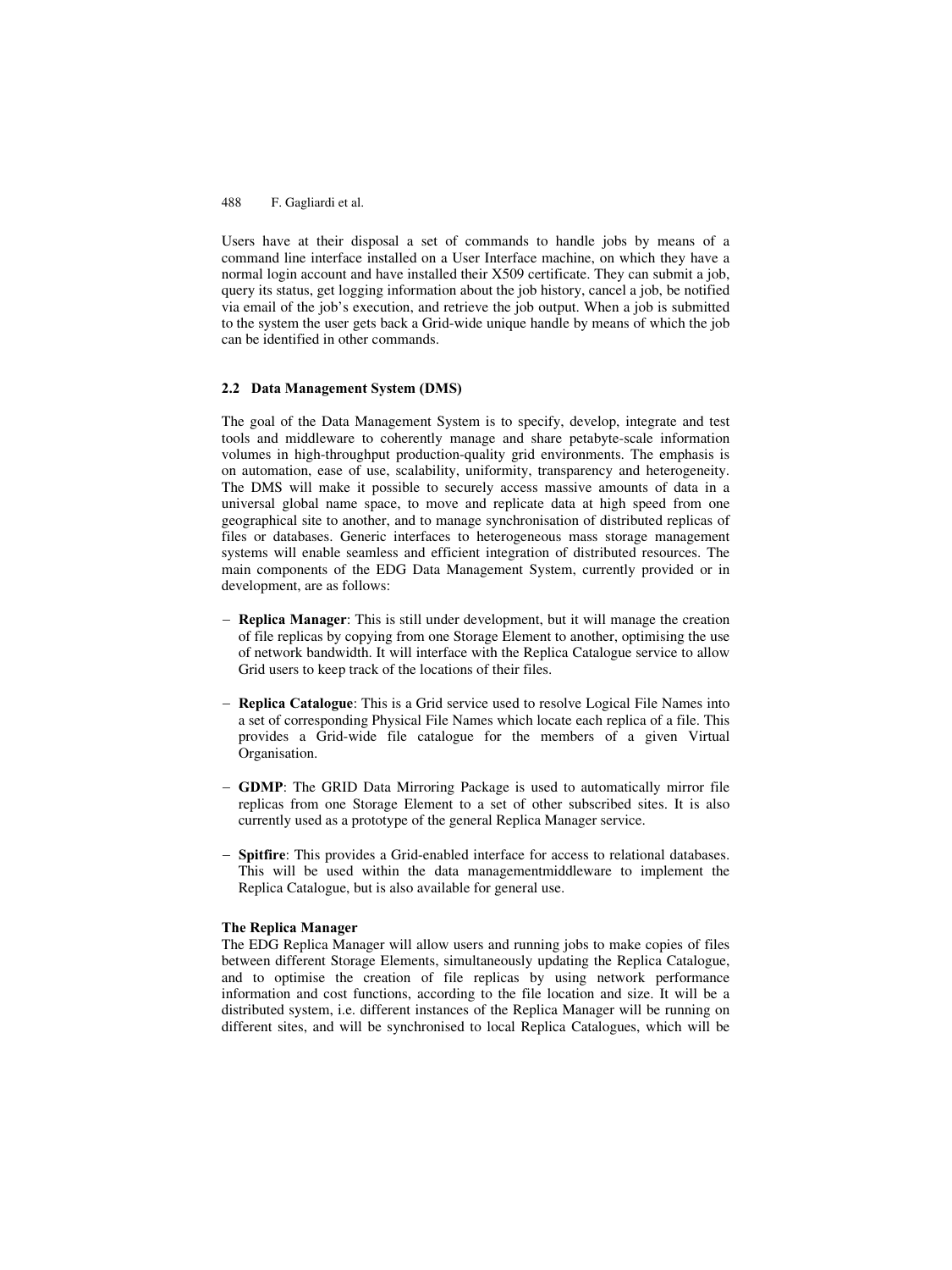interconnected by the Replica Location Index. The Replica Manager functionality will be available both with APIs available to running applications and by a command line interface available to users. The Replica Manager is responsible for computing the cost estimates for replica creation. Information for cost estimates, such as network bandwidth, staging times and Storage Element load indicators, will be gathered from the Grid Information and Monitoring System.

#### **The Replica Catalogue**

The Replica Catalogue has as a primary goal the resolution of Logical File Names into Physical File Names, to allow the location of the physical file(s) which can be accessed most efficiently by a job. It is currently implemented using Globus software by means of a single LDAP server running on a dedicated machine. In future it will be implemented by a distributed system with a local catalogue on each Storage Element and a system of Replica Location Indices to aggregate the information from many sites. In order to achieve maximum flexibility the transport protocol, query mechanism, and database backend technology will be decoupled, allowing the implementation of a Replica Catalogue server using multiple database technologies (such as RDBMSs, LDAP-based databases, or flat files). APIs and protocols between client and server are required, and will be provided in future releases of the EDG middleware. The use of mechanisms specific to a particular database is excluded. Also the query technology will not be tied to a particular protocol, such as SQL or LDAP. The use of GSI-enabled HTTPS for transport and XML for input/output data representation is foreseen. Both HTTPS and XML are the most widely used industry standards for this type of system.

The Replica Manager, Grid users and Grid services like the scheduler (WMS) can access the Replica Catalogue information via APIs. The WMS makes a query to the RC in the first part of the matchmaking process, in which a target computing element for the execution of a job is chosen according to the accessibility of a Storage Element containing the required input files. To do so, the WMS has to convert logical file names into physical file names. Both logical and physical files can carry additional metadata in the form of "attributes". Logical file attributes may include items such as file size, CRC check sum, file type and file creation timestamps.

A centralised Replica Catalogue was chosen for initial deployment, this being the simplest implementation. The Globus Replica Catalogue, based on LDAP directories, has been used in the testbed so far. One dedicated LDAP server is assigned to each Virtual Organisation; four of these reside on a server machine at NIKHEF, two at CNAF, and one at CERN. Users interact with the Replica Catalogue mainly via the previously discussed Replica Catalogue and BrokerInfo APIs.

#### **GDMP**

The GDMP client-server software system is a generic file replication tool that replicates files securely and efficiently from one site to another in a Data Grid environment using several Globus Grid tools. In addition, it manages replica catalogue entries for file replicas, and thus maintains a consistent view of names and locations of replicated files. Any file format can be supported for file transfer using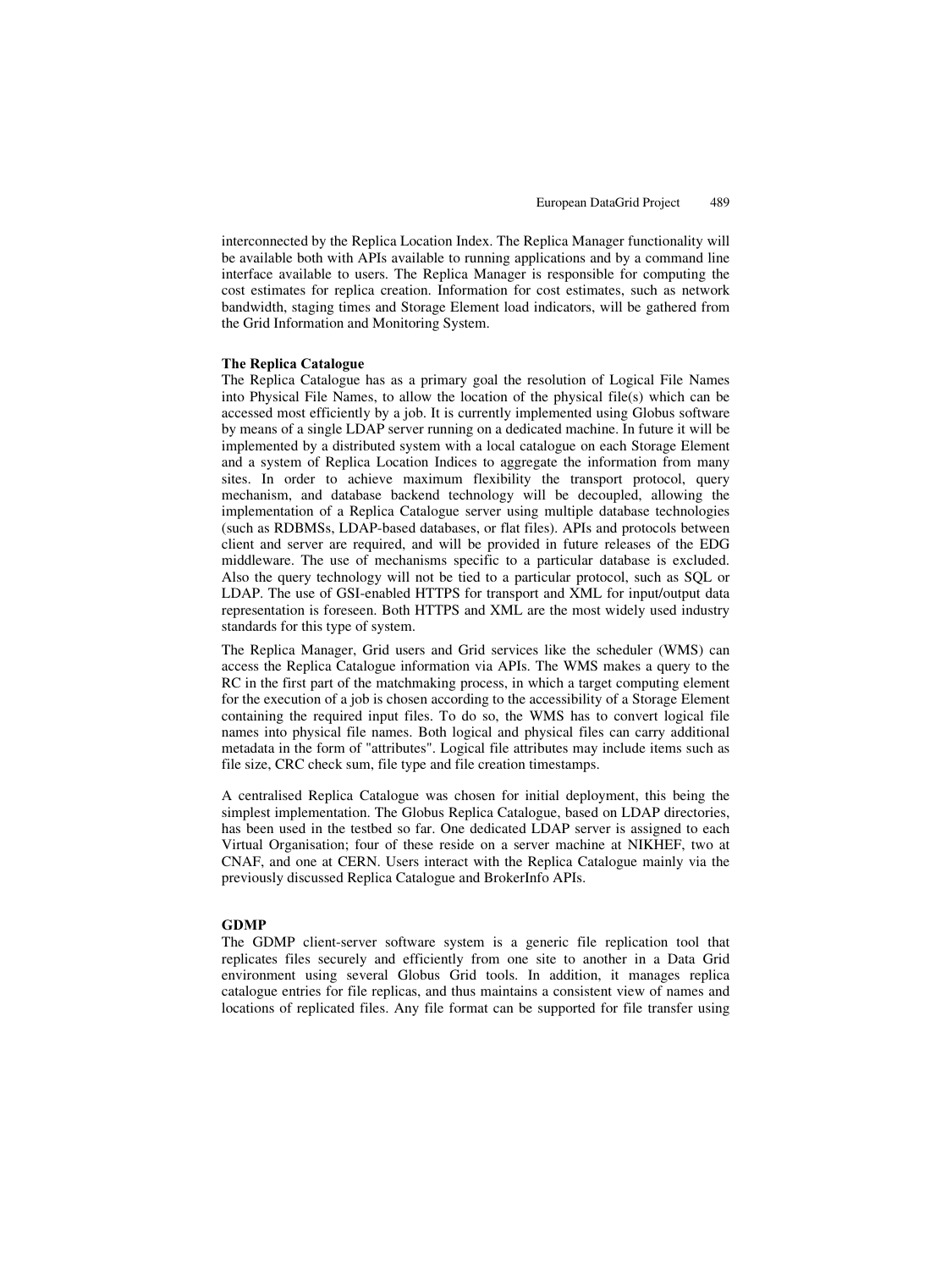plugins for pre- and post-processing, and for Objectivity database files a plugin is supplied.

GDMP allows mirroring of uncatalogued user data between Storage Elements. Registration of user data into the Replica Catalogue is also possible via the Replica Catalogue API. The basic concept is that client SEs subscribe to a source SE in which they have interest. The clients will then be notified of new files entered in the catalogue of the subscribed server, and can then make copies of required files, automatically updating the Replica Catalogue if necessary.

#### **Spitfire**

Spitfire is a secure, Grid-enabled interface to a relational database. Spitfire provides secure query access to remote databases through the Grid using Globus GSI authentication.

#### **2.3 Grid Monitoring and Information Systems**

The EDG Information Systems middleware implements a complete infrastructure to enable end-user and administrator access to status and error information in the Grid environment, and provides an environment in which application monitoring can be carried out. This permits job performance optimisation as well as allowing for problem tracing, and is crucial to facilitating high performance Grid computing. The goal is to provide easy access to current and archived information about the Grid itself (information about resources - Computing Elements, Storage Elements and the Network), for which the Globus MDS is a common solution, about job status (e.g. as implemented by the WMS Logging and Bookkeeping service) and about user applications running on the Grid, e.g. for performance monitoring. The main components are as follows:

- **MDS:** MDS is the Globus Monitoring and Discovery Service, based on soft-state registration protocols and LDAP aggregate directory services. Each resource runs a GRIS (Grid Resource Information Server) publishing local information as an LDAP directory. These servers are in turn registered to a hierarchy of GIISs (Grid Information Index Servers), which aggregate the information and again publish it as an LDAP directory.
- **Ftree**: Ftree is an EDG-developed alternative to the Globus LDAP backend with improved caching over the code in the Globus 1 toolkit.
- **R-GMA:** R-GMA is a relational GMA (Grid Monitoring Architecture) implementation which makes information from producers available to consumers as relations (tables). It also uses relations to handle the registration of producers. R-GMA is consistent with GMA principles.
- **GRM/PROVE:** GRM/Prove is an application monitoring and visualisation tool of the P-GRADE graphical parallel programming environment, modified for application monitoring in the DataGrid environment. The instrumentation library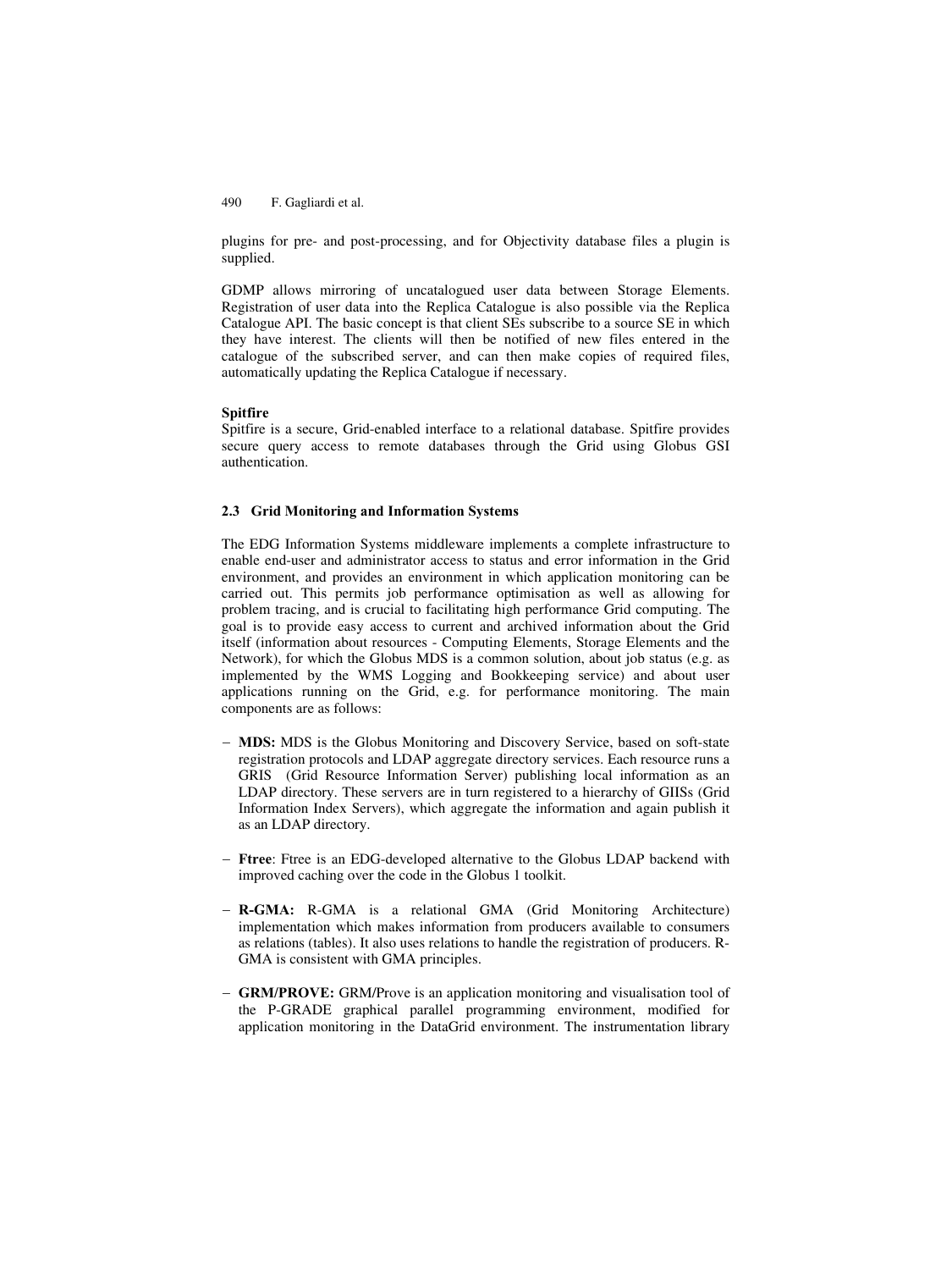of GRM is generalised for a flexible trace event specification. The components of GRM will be connected to R-GMA using its Producer and Consumer APIs.

A number of alternatives, MDS, Ftree and R-GMA, are being considered as the basis of the final EDG information service. These implementations are being evaluated and compared using a set of performance, scalability and reliability criteria to determine which is the most suitable for deployment.

In the current testbed all relevant Grid elements run a GRIS, which carries the information for that element to an MDS GIIS where the information is collected, to be queried by the Resource Broker and other Grid servers.

#### **2.4 EDG Fabric Installation and Job Management Tools**

The EDG collaboration has developed a complete set of tools for the management of PC farms (fabrics), in order to make the installation and configuration of the various nodes automatic and easy for the site managers managing a testbed site, and for the control of jobs on the Worker Nodes in the fabric. The main tasks are:

### **User Job Control and Management (Grid and local jobs) on fabric batch and/or interactive CPU services.** There are two branches:

- The **Gridification** subsystem provides the interface from the Grid to the resources available inside a fabric for batch and interactive CPU services. It provides the interface for job submission/control and information publication to the Grid services. It also provides functionality for local authentication and policy-based authorisation, and mapping of Grid credentials to local credentials.
- The **Resource Management** subsystem is a layer on top of the batch and interactive services (LRMS). While the Grid Resource Broker manages workload distribution between fabrics, the Resource Management subsystem manages the workload distribution and resource sharing of all batch and interactive services inside a fabric, according to defined policies and user quota allocations.

**Automated System Administration for the automatic installation and configuration of computing nodes.** These three subsystems are designed for the use of system administrators and operators to perform system installation, configuration and maintenance:

- **Configuration Management** provides the components to manage and store centrally all fabric configuration information. This includes the configuration of all EDG subsystems as well as information about the fabric hardware, systems and services.
- **Installation Management** handles the initial installation of computing fabric nodes. It also handles software distribution, configuration and maintenance according to information stored in the Configuration Management subsystem.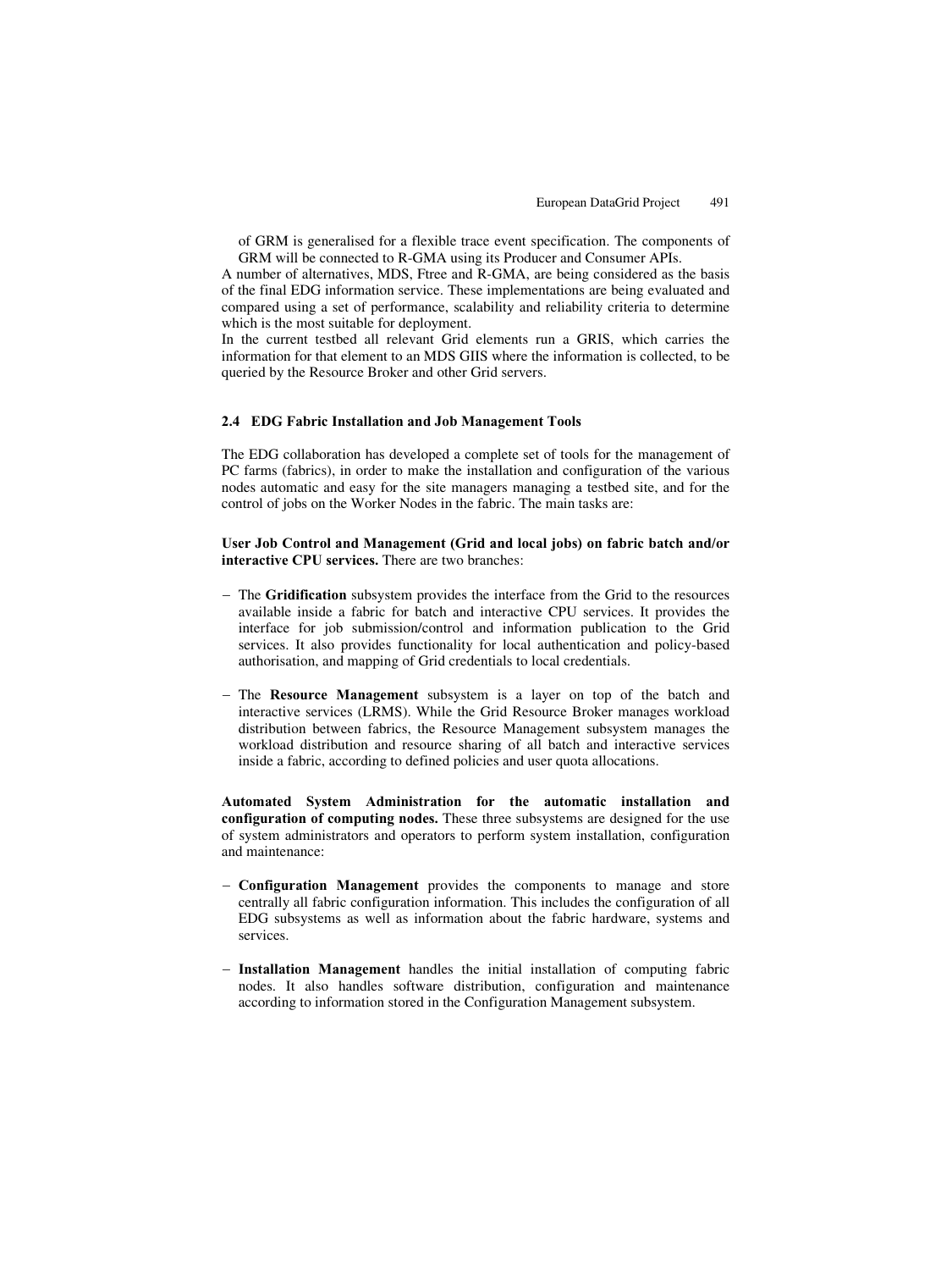**Fabric Monitoring and Fault Tolerance** provides the necessary components for gathering, storing and retrieving performance, functional, setup and environmental data for all fabric elements. It also provides the means to correlate that data and execute corrective actions if problems are identified.

The fabric installation and configuration management tools are based on a remote install and configuration tool called LCFG (Local Configurator), which, by means of a server, installs and configures remote clients, starting from scratch, using a network connection to download the required RPM files for the installation, after using a disk to load a boot kernel on the client machines.

The basic architectural structure and function of LCFG are represented in Figure 5 and are as follows: abstract configuration parameters are stored in a central repository located in the LCFG server. Scripts on the host machine (LCFG client) read these configuration parameters and either generate traditional configuration files, or directly manipulate various services. A daemon in the LCFG server (mkxprof) polls for changes in the source files and converts them into XML profiles, one profile per client node. The XML profiles are then published on a web server. LCFG clients can be configured to poll at regular intervals, or to receive automatic change notifications, or they can fetch new profiles in response to an explicit command. A daemon in each LCFG client (rdxprof) then reads its associated XML profile from the web server and caches it locally (DBM file). LCFG scripts access the local cache to extract the configuration values and execute changes accordingly.



**Fig. 5.** LCFG internal operation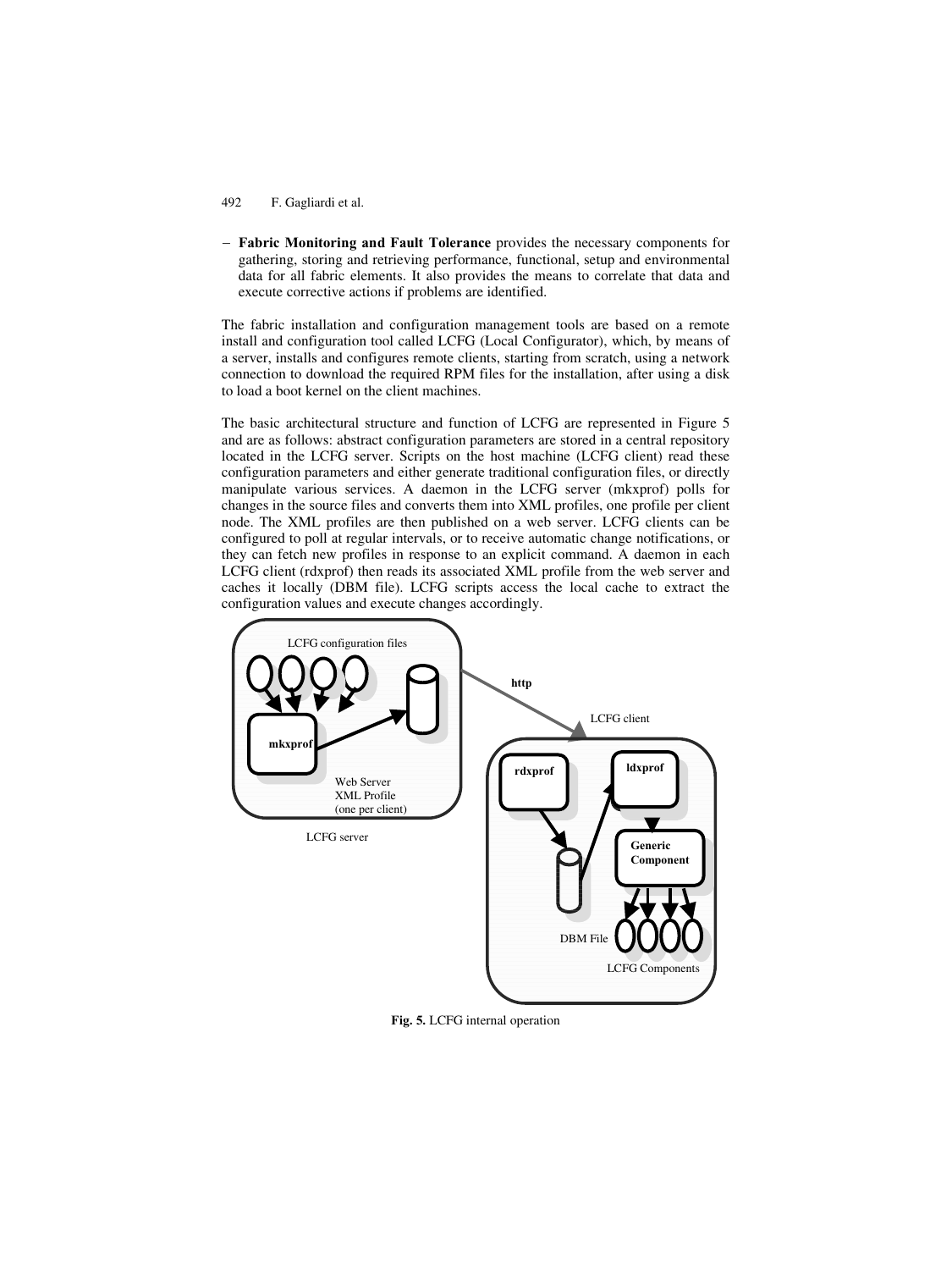#### **2.5 The Storage Element**

The Storage Element has an important role in the storage of data and the management of files in the Grid domain, and EDG is working on its definition, design, software development, setup and testing.

A Storage Element is a complete Grid-enabled interface to a Mass Storage Management System, tape or disk based, so that mass storage of files can be almost completely transparent to Grid users. A user should not need to know anything about the particular storage system available locally to a given Grid resource, and should only be required to request that files should be read or written using a common interface. All existing mass storage systems used at testbed sites will be interfaced to the Grid, so that their use will be completely transparent and the authorisation of users to use the system will be in terms of general quantities like space used or storage duration.

The procedures for accessing files are still in the development phase. The main achievements to date have been the definition of the architecture and design for the Storage Element, collaboration with Globus on GridFTP/RFIO access, collaboration with PPDG on a control API, staging from and to the CASTOR tape system at CERN, and an interface to GDMP. Initially the supported storage interfaces will be UNIX disk systems, HPSS (High Performance Storage System), CASTOR (through RFIO), and remote access via the Globus GridFTP protocol. Local file access within a site will also be available using Unix file access, e.g. with NFS or AFS. EDG are also developing a grid-aware Unix filing system with ownership and access control based on Grid certificates rather than local Unix accounts.

## **3 The EDG Testbed**

EDG has deployed the middleware on a distributed testbed, which also provides some shared services. A central software repository provides defined bundles of RPMs according to machine type, together with LCFG scripts to install and configure the software.

There are also automatic tools for the creation and update of grid-map files (used to map Grid certificates to local Unix accounts), needed by all testbed sites to authorise users to access the testbed resources. A new user subscribes to the EDG Acceptable Usage Policy by using their certificate, loaded into a web browser, to digitally sign their agreement. Their certificate Subject Name is then added to an LDAP server maintained for each Virtual Organisation by a VO administrator. Each site can use this information, together with local policy on which VOs are supported, to generate the local map file which authorises the user at that site. This mechanism is sketched in [6.](#page-14-0)

The testbed sites each implement a User Interface machine, a Gatekeeper and a set of Worker Nodes (i.e. a Grid Computing Element), managed by means of a Local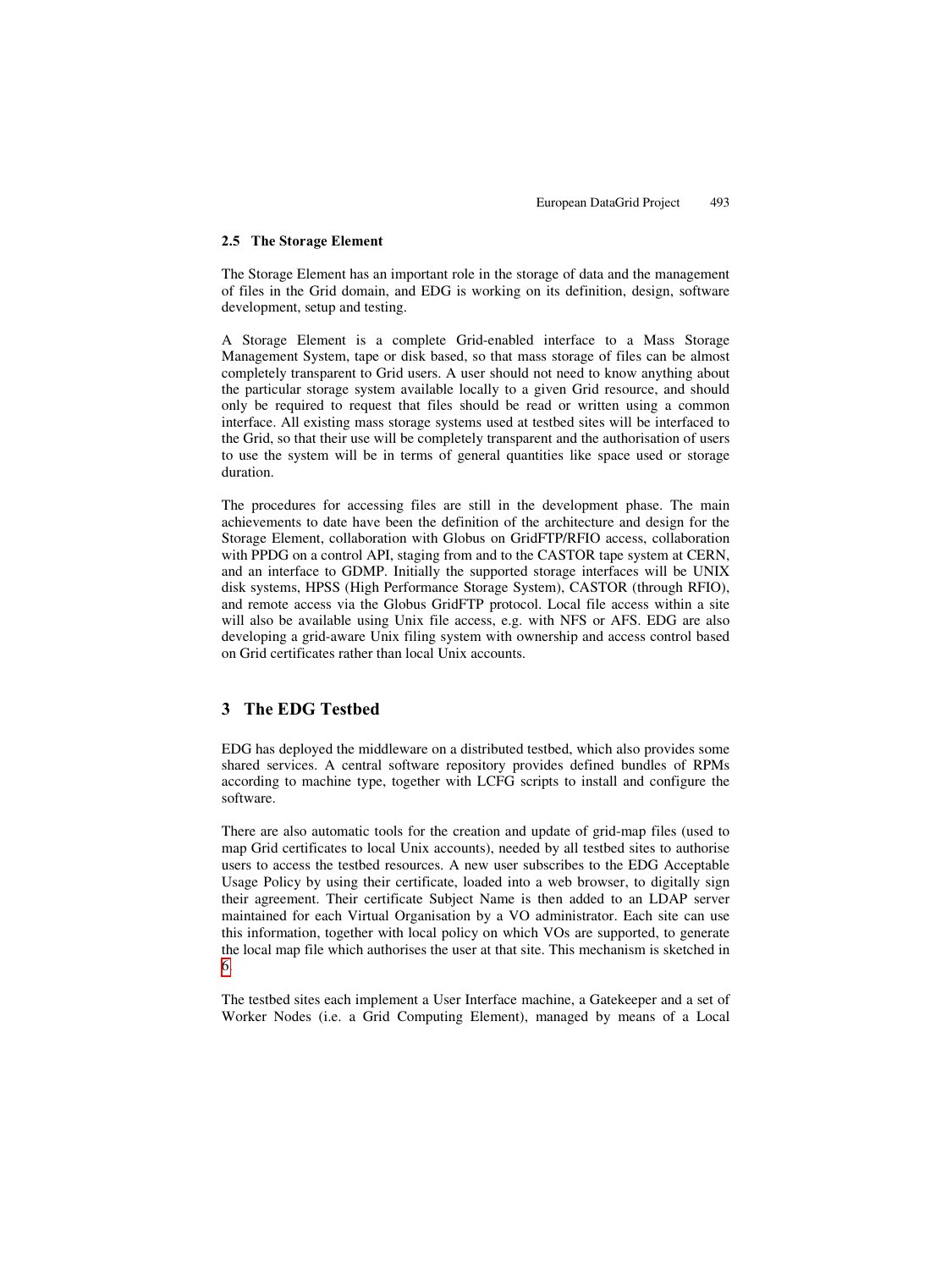<span id="page-14-0"></span>Resource Management System, and a Storage Element (disk only at most sites, but with tape storage at CERN, Lyon and RAL). Some sites have also set up a local Resource Broker. As a reference, Fig. 7 shows a typical site setup in terms of machine composition, for both development and production testbeds, namely the current CERN testbed, with production, development and service machines (network time server, NFS server, LCFG server, monitoring servers).

New sites are welcome to join the testbed, with a well-defined set of rules and procedures. In addition the EDG middleware is freely available, documented, and downloadable from a central repository (the exact license conditions are still under review, but will allow free use). All required RPMs are available for download to an LCFG server, which is generally the first element to be set up, by means of which all other components can be easily installed and configured following the EDG documentation. Alternatively it is possible to install and configure the software by hand. Only Red Hat Linux version 6.2 is currently supported, but more platforms will be supported in due course.



**Fig. 6.** The operation of the makegridmap daemon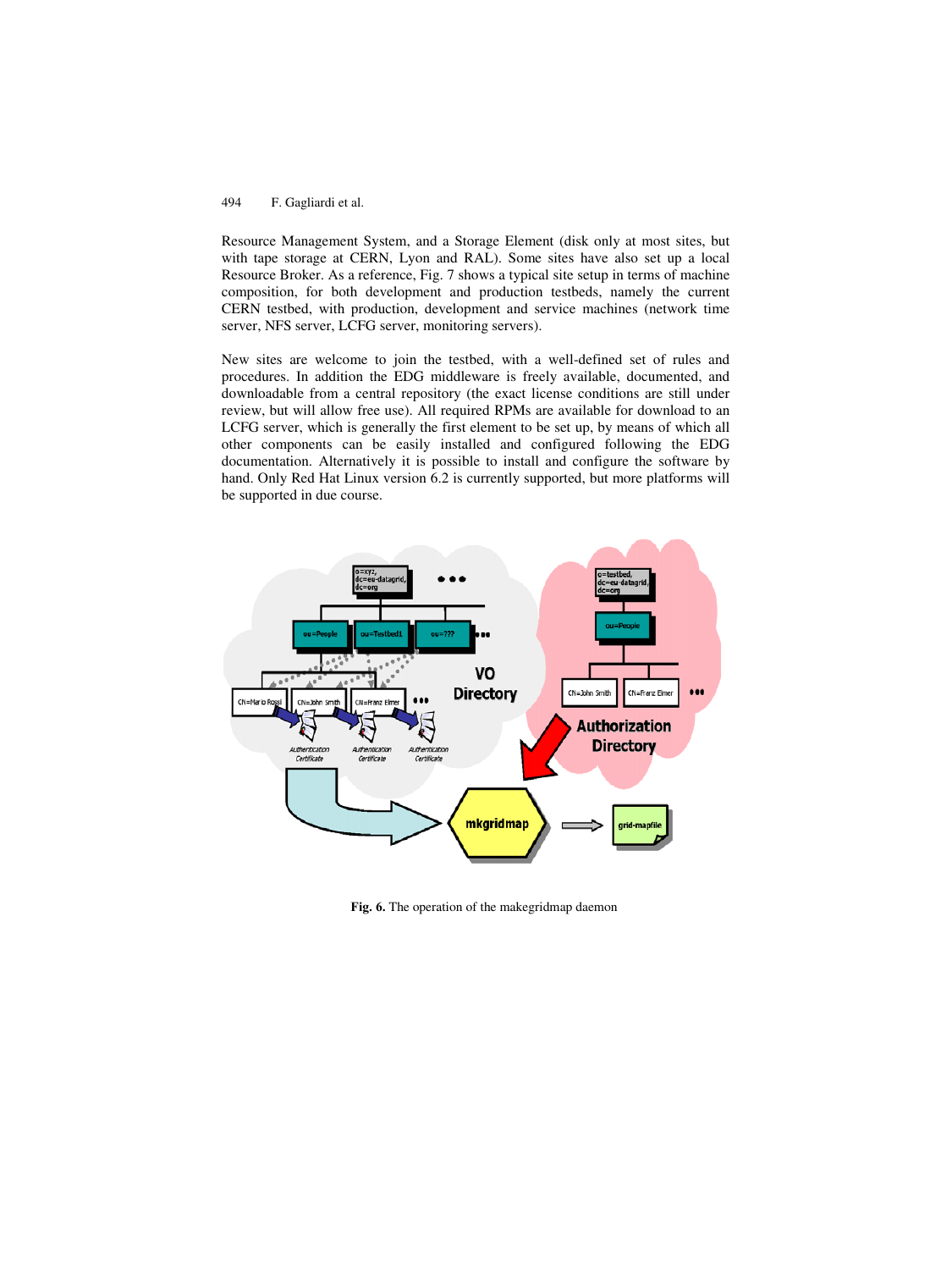

**Fig. 7.** The CERN testbed cluster composition

## **4 Future Developments**

There are a number of important services still in development. The WMS will introduce an implementation for billing and accounting, advance reservation of resources, job partitioning and checkpointing. In the data management area there will be APIs for Replica Selection through a Replica Optimiser. The first full implementation of R-GMA will be used and compared with the existing information systems (MDS and Ftree). For fabric management there will be the LCAS (Local Credentials and Authorization Server) and further tools to replace the use of Grid map files to authorise users and introduce effective differentiated authorisation of users according to the Virtual Organisation they belong to (VOMS, Virtual Organisation Membership Server). Also a new high level configuration description language will be provided. Interfaces to Storage Elements will continue to be developed. Network monitoring information will be used to influence the decisions of the Resource Broker.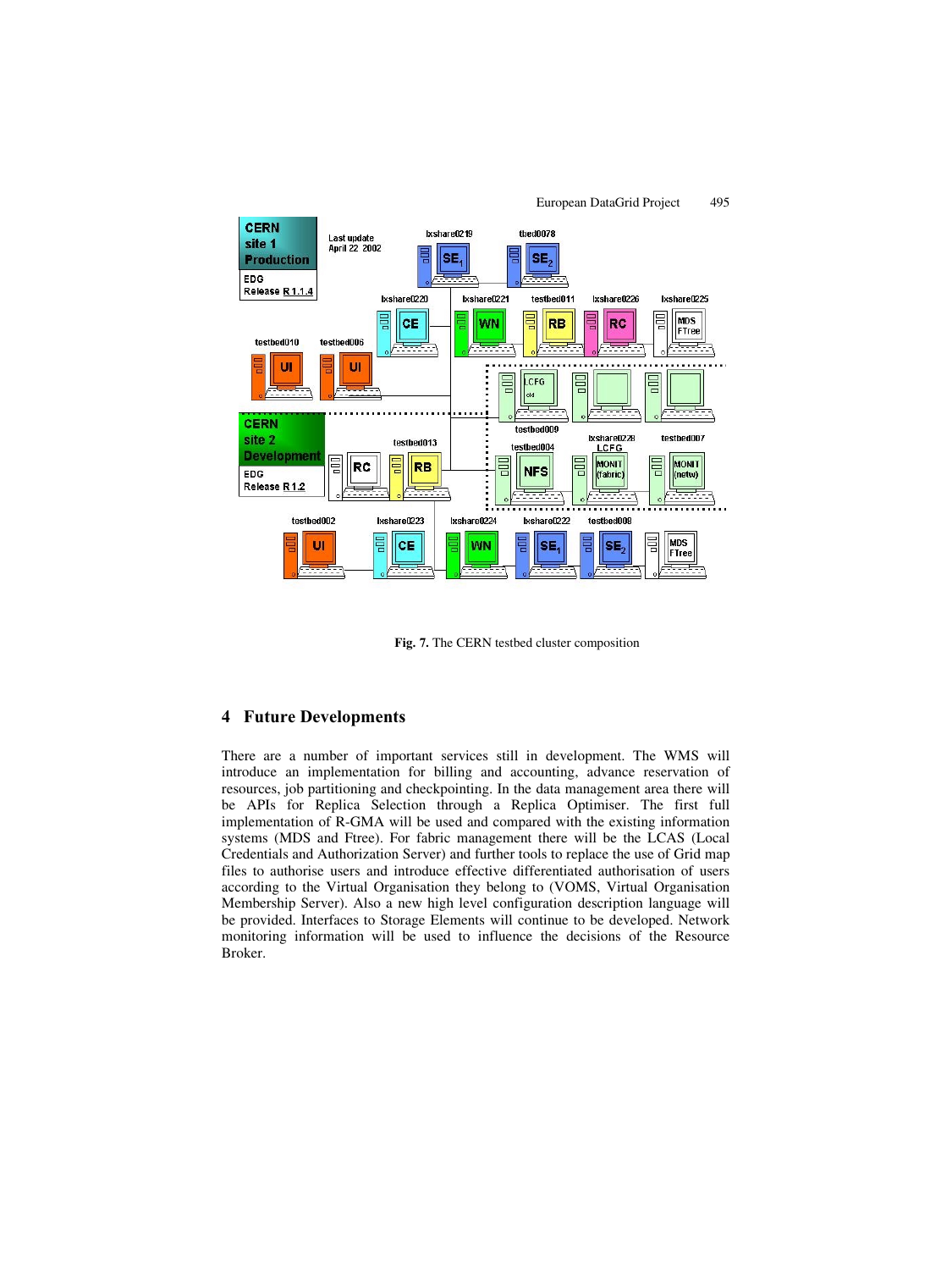### **5 Conclusions**

The European Data Grid project has already achieved many of its goals, stated at the time of the project conception two years ago. A production quality distributed computing environment has been demonstrated by the EDG testbed. It will now be enriched in functionality, further improved in reliability and extended both geographically and in terms of aggregate CPU power and storage capacity. The community of users has already successfully validated the use of a large set of applications, ranging from High Energy Physics to Bio-Informatics and Earth Observation [2, 3, 4]. At the same time development is currently ongoing to extend the range of functionality covered by the EDG middleware.

All work packages have defined an intense schedule of new research and development, which will be supported by the progressive introduction of high-speed scientific networks such as those deployed by RN GEANT. This will increase the range of possibilities available to the EDG developers. As an example, EDG has proposed the introduction of a Network Optimiser server, to establish in which cases it is preferable to access a file from a remote location or to trigger local copying, according to network conditions in the end-to-end link between the relevant sites. The development of Differentiated Services and Packet Forwarding policies is strongly encouraged, in order to make Grid applications cope better with the dynamic network performance and create different classes of services to be provided to different classes of applications, according to their requirements in terms of bandwidth, throughput, delay, jitter etc.

The impact of the new Globus features foreseen by the introduction of the OGSA paradigm suggested by the US Globus developers, where the main accent is on a Web Services oriented architecture, is being evaluated by EDG, and an evolution of the current architecture in that direction could be envisaged. This is proposed for future releases of the EDG middleware and it may be continued with initiatives in the new EU FP6 framework. An important collaboration has already been established via the GRIDSTART initiative [\(www.gridstart.org\)](http://www.gridstart.org/) with the other ten existing EU funded Grid projects. In particular, the EU CrossGrid project [\(www.crossgrid.org\)](http://www.crossgrid.org/) which will exploit DataGrid technologies to support a variety of applications, all demanding guaranteed quality of service (i.e. real time environment simulation, video streaming and other applications requiring high network bandwith).

Collaboration with similar Grid projects in the US, especially PPDG ([www.ppdg.net\)](http://www.ppdg.net/), GriPhyN [\(www.griphyn.org\)](http://www.griphyn.org/) and iVDGL [\(www.ivdgl.org\)](http://www.ivdl.org/) is being pursued in collaboration with the sister project EU DataTAG [\(www.datatag.org\)](http://www.eu-datatag.org/). The main goal of DataTAG is the establishment of a transatlantic testbed to deploy and test the software of the EDG project. Interest in the EDG project and its production-oriented approach has already reached beyond the borders of the European Union: after Russia and Romania, which have already installed the EDG software, some Asian sites (in Taiwan and South Korea) have applied to become members of the distributed EDG testbed, in order to participate in High Energy Physics data challenges for data production and simulation.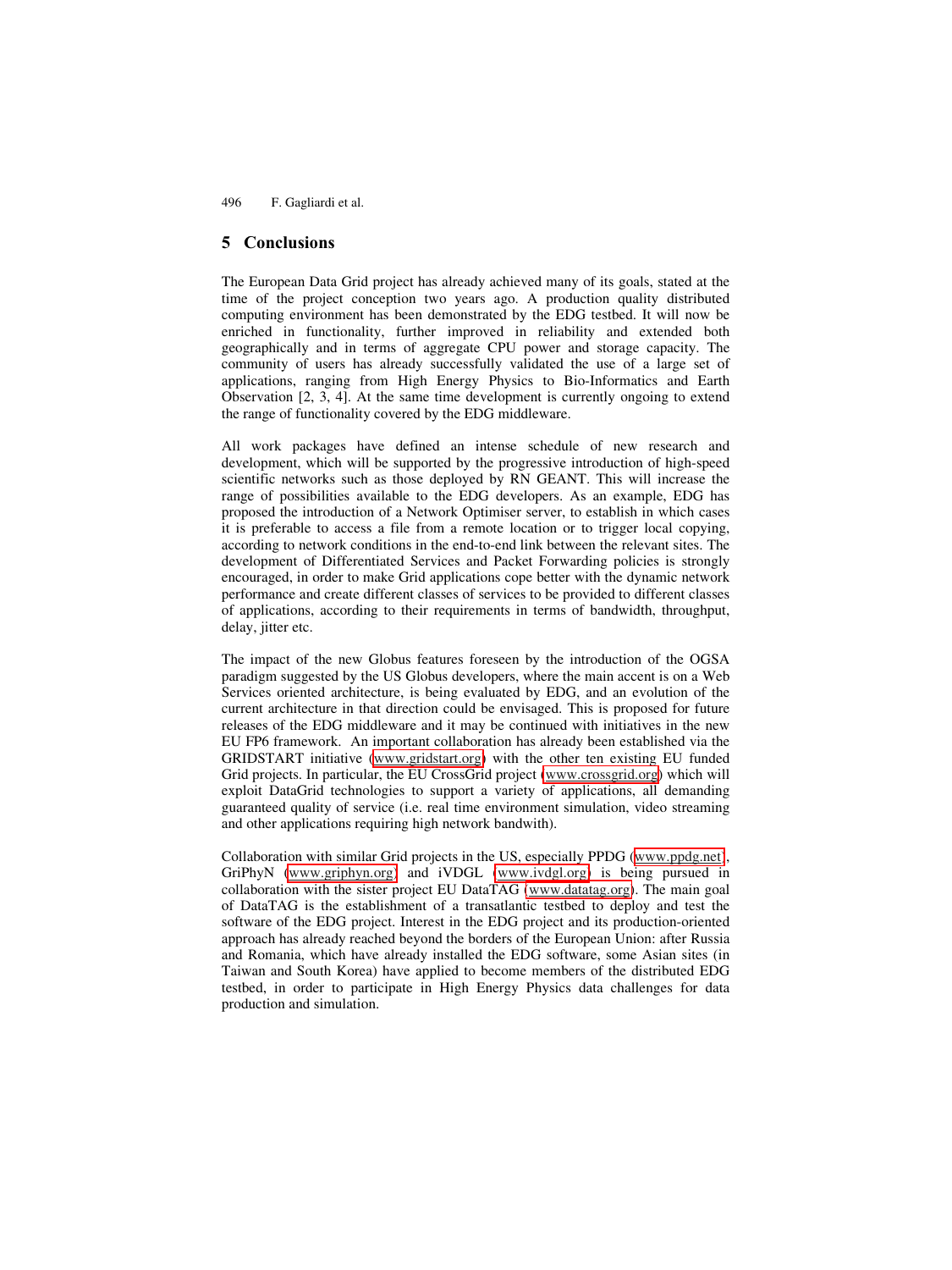## **Reference Documents**

Note: all official EDG documents are available on the web at the URL: <http://eu-datagrid.web.cern.ch/eu-datagrid/Deliverables/default.htm>

- [1] DataGrid D12.4: "DataGrid Architecture"
- [2] DataGrid D8.1a: "DataGrid User Requirements and Specifications for the DataGrid Project"
- [3] DataGrid D9.1: "Requirements Specification: EO Application Requirements for Grid"
- [4] DataGrid D10.1: WP10 Requirements Document<br>[5] DataGrid D8.2: "Testbed1 Assessment by HEP A
- DataGrid D8.2: "Testbed1 Assessment by HEP Applications"
- [6] "The Anatomy of the Grid", I. Foster, C. Kesselman, et al. Technical Report, Global Grid Forum, 2001,<http://www.globus.org/research/papers/anatomy.pdf>
- [7] DataGrid D6.1: "Testbed Software Integration Process"<br>
[8] Condor Project (http://www.cs.wisc.edu/condor/). Jir
- Condor Project [\(http://www.cs.wisc.edu/condor/\)](http://www.cs.wisc.edu/condor/). Jim Basney and Miron Livny, "Deploying a High Throughput. Computing Cluster", High Performance Cluster computing,Rajkumar Buyya, Editor, Vol. 1, Chapter 5, Prentice Hall PTR,May 1999. Nicholas Coleman, "An Implementation of Matchmaking Analysis in Condor", Masters' Project report, University of Wisconsin, Madison, May 2001.
- [10] DataGrid Architecture Version 2, G. Cancio, S. Fisher, T. Folkes, F. Giacomini, W. Hoschek, D. Kelsey, B. Tierney,
	- http://grid-atf.web.cern.ch/grid-atf/documents.html<br>EDG Usage Guidelines (http://marianne.in2p
- [11] EDG Usage Guidelines [\(http://marianne.in2p3.fr/datagrid/documentation/E](http://marianne.in2p3.fr/datagrid/documentation/)DG-Usage-Guidelines.html)
- [12] Software Release Plan DataGrid-12-PLN-333297;
- <http://edms.cern.ch/document/333297>
- [13] Project technical annex.
- [14] DataGrid D12.3: "Software Release Policy"

## **DataGrid Publications**

Gagliardi, F., Baxevanidis, K., Foster, I., and Davies, H. Grids and Research Networks as Drivers and Enablers of Future Internet Architectures. *The New Internet Architecture* (to be published)

Buyya, R. Stockinger, H. Economic Models for resource management and scheduling in Grid computing. *The Journal of Concurrency and Computation: Pratice and Experience (CCPE) Special issue on Grid computing environments*. 2002

Stockinger, H. Database Replication in World-Wide Distributed Data Grids. PhD thesis, 2002.

Primet, P. High Performance Grid Networking in the DataGrid Project. Terena 2002.

Stockinger, H., Samar, A., Allcock, B., Foster, I., Holtman, K.,and Tierney, B. File and Object Replication in Data Grids. *10<sup>th</sup> IEEE Symposium on High Performance Distributed Computing (HPDC 2001).* San Francisco, California, August 7-9, 2001.

Hoschek, W., Jaen-Martinez, J., Samar, A., Stockinger, H. and Stockinger, K. Data Management in an International Data Grid Project. *IEEE/ACM International Workshop on Grid Computing Grid'2000* – 17-20 December 2000 Bangalore, India. "Distinguished Paper" Award.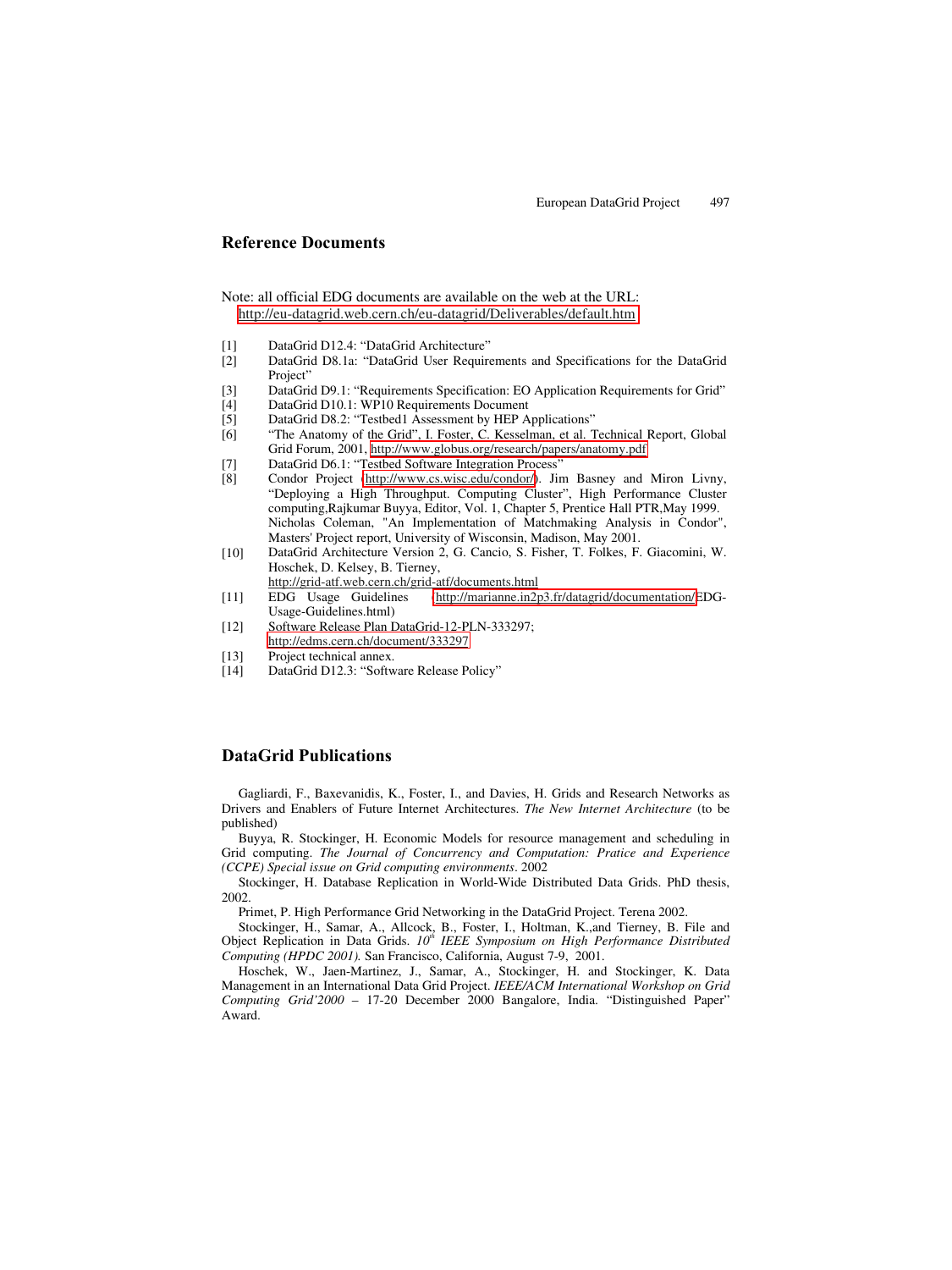Balaton, Z., Kaczuk, P. and Podhorski, N. From Cluster Monitoring to Grid Monitoring Based on GRM and PROVE. *Report of the Laboratory of Parallel and Distributed Systems*, LPDS – 1/2000

Dullmann, D., Hoschek, W., Jean-Martinez, J., Samar, A., Stockinger, H.and Stockinger, K. Models for Replica Synchronisation and Consistency in a Data Grid. *10<sup>th</sup> IEEE Symposium on High Performance Distributed Computing (HPDC 2001).* San Francisco, California, August 7- 9, 2001.

Stockinger, H. Distributed Database Management Systems and the Data Grid. <sup>18th</sup> IEEE *Symposium on Mass Storage Systems and 9<sup>th</sup> NASA Goddard Conference on Mass Storage Systems and Technologies*, San Diego, April 17-20, 2001.

Serafini, L., Stockinger H., Stockinger, K. and Zini, F. Agent-Based Query Optimisation in a Grid Environment. *IASTED International Conference on Applied Informatics (AI2001)* , Innsbruck, Austria, February 2001.

Stockinger, H., Stockinger, K., Schikuta and Willers, I. Towards a Cost Model for Distributed and Replicated Data Stores. 9<sup>th</sup> Euromicro Workshop on Parallel and Distributed *Processing PDP 2001*, Mantova, Italy, February 7-9, 2001. IEEE Computer Society Press

Hafeez, M., Samar, A. and Stockinger, H. A Data Grid Prototype for distributed Data Production in CMS. *VII International Workshop on Advanced Computing and Analysis Techniques in Physics Research (ACAT 2000)*, October 2000.

Samar, A. and Stockinger, H. Grid Data Management Pilot (GDMP): a Tool for Wilde Area Replication. . *IASTED International Conference on Applied Informatics (AI2001)* , Innsbruck, Austria, February 2001.

Ruda, M. Integrating Grid Tools to build a computing resource broker: activities of DataGrid WP1. *Conference in Computing in High Energy Physics (CHEP01),* Beijing, September 3-7, 2001

Cerello, P. Grid Activities in ALICE. *Proceedings of the Conference in Computing in High Energy Physics (CHEP01),* Beijing, September 3-7, 2001.

Harris, F. and Van Herwijnen, E. Moving the LHCb Monte Carlo Production system to the Grid. *Proceedings of the Conference in Computing in High Energy Physics (CHEP01),* Beijing, September 3-7, 2001.

Fisk, I. CMS Grid Activities in the United States. *Proceedings of the Conference in Computing in High Energy Physics (CHEP01),* Beijing, September 3-7, 2001.

Grandi, C. CMS Grid Activities in Europe. *Proceedings of the Conference in Computing in High Energy Physics (CHEP01),* Beijing, September 3-7, 2001.

Holtman, K. CMS requirements for the Grid. *Proceedings of the Conference in Computing in High Energy Physics (CHEP01),* Beijing, September 3-7, 2001.

Malon, D. et al, Grid-enabled Data Access in the ATLAS Athena Framework. *Proceedings of the Conference in Computing in High Energy Physics (CHEP01),* Beijing, September 3-7, 2001.

### **Others Grid Publications**

Foster, I., Kesselman, C., M.Nick, J. And Tuecke, S. The Physiology of the Grid: An Open Grid Services Architecture for Distributed Systems Integration.

Foster, I. The Grid: A new infrastructure for  $21<sup>st</sup>$  Century Science. *Physics Today*, 54 (2). 2002

Foster, I. And Kesselman, C. Globus: A Toolkit-Based Grid Architecture. In Foster, I. and Kesselman, C. eds. *The Grid: Blueprint for a New Computing Infrastructure*, Morgan Kaufmann, 1999, 259-278.

Foster, I. and Kesselman, C. (eds.). *The Grid: Blueprint for a New Computing Infrastructure*, Morgan Kaufmann, 1999.